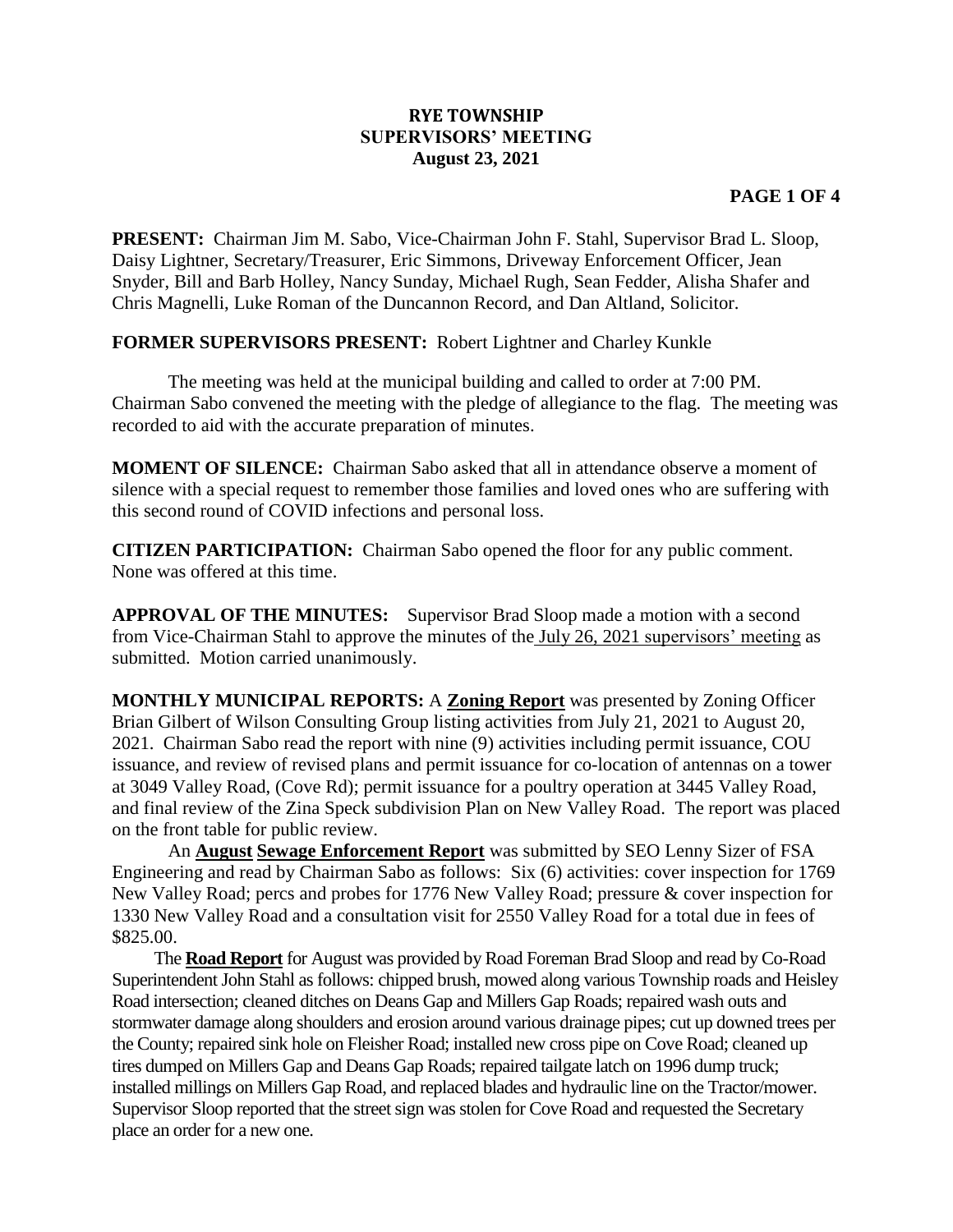**Recreation Board** member Nancy Sunday was present and reported a successful "Music in the Park" event with 45-50 participants, which was a better attendance than last year. She announced the following upcoming event:

September 12 – Hot Dog Roast and Bon Fire; 6-7:30 PM; hot dogs, s'mores and beverages.

Nancy suggested that anyone who might have extra hot dog forks to bring them along. Special music will be provided by resident Martin Henry and his group of musicians.

Assistant Emergency Management Coordinator, Mike Rugh was in attendance, but had no report or updates to offer.

The **July Treasurer's Report** was read by the Secretary/Treasurer. The report is on file in the Township office and approved pending the 2021 Financial Audit. She noted that she is registered and plans to attend an informational session on Wednesday, August 25 presented by the Perry County Commissioners on the American Rescue Plan Funds. Consultants will be in attendance to explain the rules for the eligible uses of the funds. To date the final rule and determination has not been received from the Federal government. PSATS is still recommending municipalities wait to allocate any funds until the final rule and determinations are received.

**RESOLUTIONS:** Upon due consideration and discussion, Chairman Sabo made a motion with a second from Vice-Chairman Stahl to adopt the following resolution:

**Resolution 21-22,** which authorizes the Secretary/Treasurer to transfer approximately \$134,615.00 from the Highway Aid Cd account at the Bank of Landisburg into the Highway Aid Checking account at the Riverview Bank in Marysville to assist with payment of the 2021 paving project. Motion carried unanimously.

Upon due consideration Vice-Chairman Stahl made a motion with a second from Supervisor Sloop to adopt **Resolution 21-23,** which authorizes the Secretary/Treasurer to transfer a matured Road Equipment CD in the amount of \$22,829.34 at the Bank of Landisburg to a short term Easy Access Municipal CD designated for Road Equipment at Pennian Bank. Motion carried unanimously.

Upon due consideration Chairman Sabo made a motion with a second from Supervisor Sloop to adopt **Resolution 21-24,** which authorizes the Secretary/Treasurer to transfer a matured Underground Storage Tank CD in the amount of \$16,582.36 at the Bank of Landisburg to a seven (7) month CD at the Bank of Landisburg. Motion carried unanimously.

Upon due consideration Chairman Sabo made a motion with a second from Supervisor Sloop to adopt **Resolution 21-25,** which authorizes the Secretary/Treasurer to transfer \$10,000 per the 2021 Budget to a matured Bridge CD at Pennian Bank and transfer the combined total of \$57,532.58 into a 24 month CD. Motion carried unanimously.

Upon due consideration Chairman Sabo made a motion with a second from Vice-Chairman Stahl to adopt **Resolution 21-26,** which authorizes and documents a transfer at the Bank of Landisburg Shermans Dale of a matured Future Land Purchase Cd #2 in the amount of \$50,231.01 into an easy access municipal CD at Pennian Bank, New Bloomfield. Motion carried unanimously.

**NEW BUSINESS:** Chairman Sabo offered that two applications were received to fill the Planning Commission Recording Secretary position. Upon due consideration, Chairman Sabo made a motion with a second from Supervisor Sloop to hire and appoint Kimberlee Charles to fill the position of **Planning Commission Recording Secretary**. Motion carried unanimously. The Secretary indicated she would notify Kim of her appointment, acquire the necessary paperwork, and meet with her and attend the next planning meeting with the newly appointed recording secretary.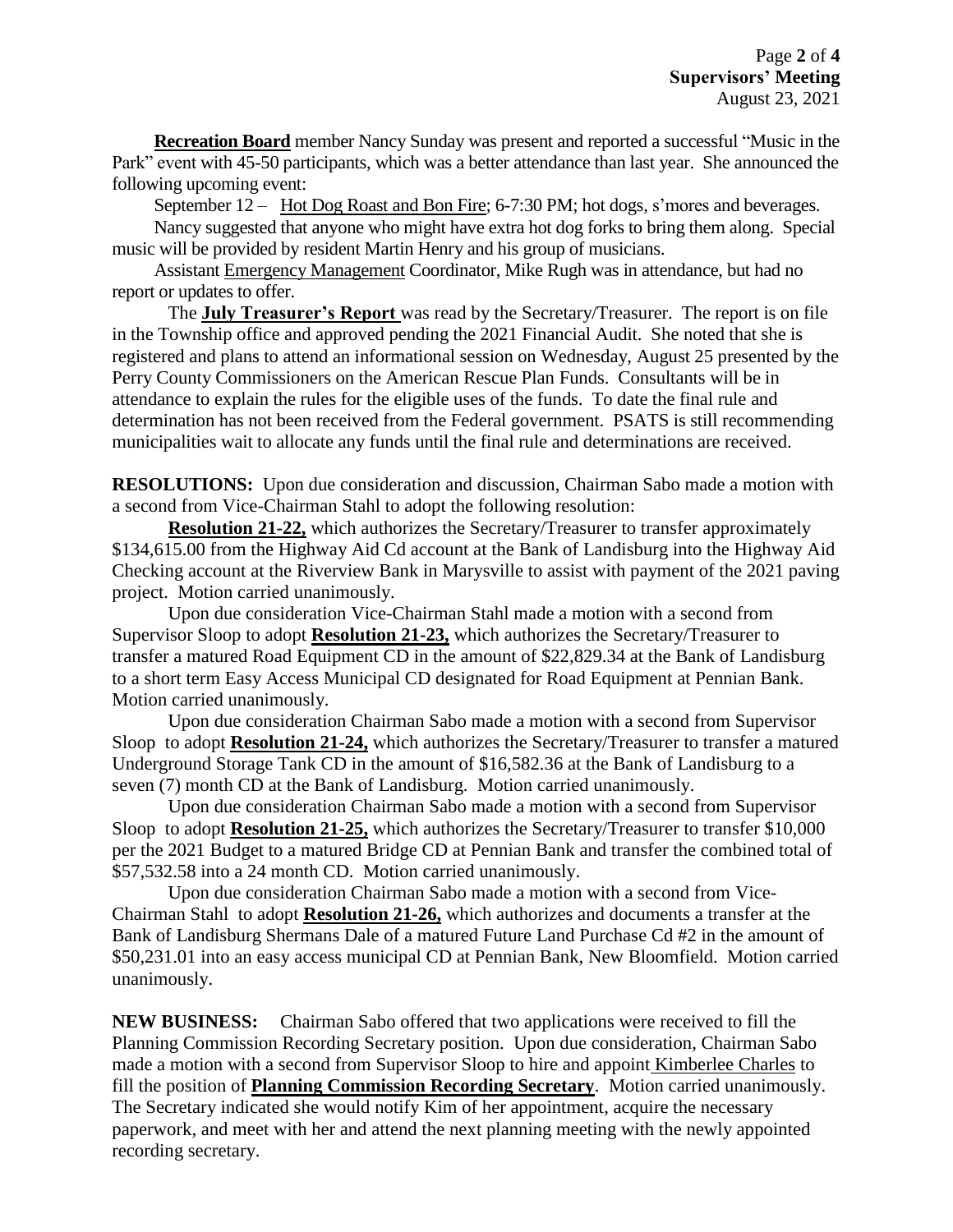Request for Proposals for culvert replacements for Pierce Road were received as follows:

| <b>Contractor</b>                    | <b>Proposal Amount</b> |
|--------------------------------------|------------------------|
| Glenn Hawbaker & Sons, Inc.          | \$82,760.00            |
| John W. Gleim, Jr.                   | \$63,490.00            |
| <b>Weber Trucking and Excavation</b> | \$13,700.00            |

| <b>Pipe Supplier</b>            | <b>Proposal Amount</b> |
|---------------------------------|------------------------|
| <b>Oldcastle Infrastructure</b> | \$7,576.00             |
| L. B. Water                     | \$9,798.32             |
| Vianini Pipe, Inc.              | \$9,885.28             |

Upon due consideration and discussion, Supervisor Sloop made a motion with a second from Vice-Chairman Stahl to accept the lowest proposal received from Weber Trucking and Excavation in the amount of \$13,700.00 and the lowest proposal received for purchase of the pipe from Oldcastle Infrastructure in the amount of \$7,576.00 for the Pierce Road culvert replacements. Motion carried unanimously. Mr. Weber lives in Rye Township and is a taxpayer, plus he has significantly less expense to move his equipment on-site.

Supervisor and Road Foreman Brad Sloop reported significant damage to the shoulders on Lambs Gap Road with the recent torrential downpours and resulting large volume of stormwater runoff. Lambs Gap Road was temporarily closed due to water overtopping the roadway at the bottom of the mountain during the most recent storm.

Upon due consideration and discussion Chairman Sabo made a motion with a second from Supervisor Sloop to acquire proposals to address the damage to the shoulders on Lambs Gap Road by installing larger rock and topping it with hot patch along the worst areas to prevent future wash out; and when the proposals are received to accept the proposal from the contractor with the lowest price. Motion carried unanimously.

Supervisor Sloop became aware of several possible zoning violations that need addressed. The Board was in agreement and recommended that the Zoning/Code Enforcement Officer be made aware of the concerns and begin to address them.

Vice-Chairman Stahl made a motion and Chairman Sabo seconded to accept the **2021 Non-Uniform Pension Minimum Municipal Obligation, (MMO) at \$4,671.00, the 2021 Cash Balance Plan 2 at \$4,995.00,** and the **2021 Uniform, (Police) Pension Plan Minimum Municipal Obligation, (MMO) at zero \$0.00**. Motion carried unanimously.

Chairman Sabo made a motion with a second from Supervisor Sloop to schedule a **public hearing at 6:00 PM** before the September 27, 2021 supervisors' regular meeting to accept and hear comments from the public to **updates proposed to the Zoning and the Subdivision Land Development** Chapters of the Rye Township Code of Ordinances and for possible enactment of the amendments at the regular meeting following; and to further authorize the Secretary/ Treasurer to advertise the same. Motion carried unanimously.

Chairman Sabo announced the following upcoming events:

- September 6, Office Closed for Labor Day Holiday. Trash collection Wednesday, September 8.
- September 12, Bon Fire Night, 6-7:30 PM; Hot dog roast and s'mores. Special music will be presented by Martin Henry and his group of musicians.